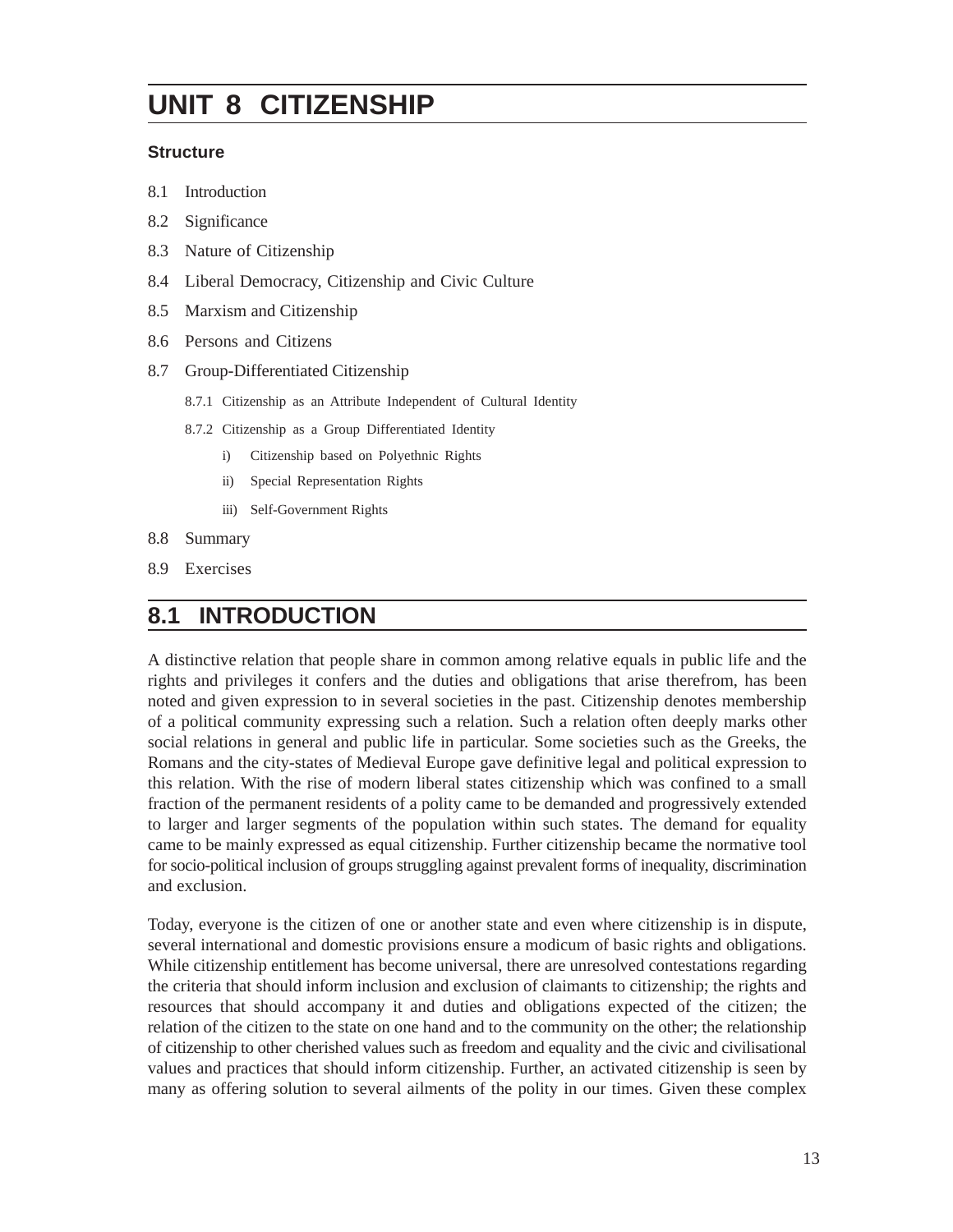demands, pulls and pressures the understanding of this notion remains deeply contested in the prevailing literature on the subject.

## **8.2 SIGNIFICANCE**

The growing significance of citizenship has not put to rest the theoretical ambiguity associated with this notion. The importance of the concept of citizenship to engage with a series of political processes and values and therefore, as a major normative and explanatory variable has undergone significant changes over time. T.H. Marshal employed it initially to explain the striving for legal, political and social rights among the excluded social groups with particular reference to the working class. He traced the development of citizen rights and connected this development to the situation of the bourgeois on one hand, and the working classes on the other. Citizenship concerns, however, are much larger and ethnic groups and minorities of all sorts have resorted to it as a sheet-anchor. Bryan Turner explores the link between social movements and conflicts and citizenship identity. There are some writers who argue that citizenship rights in their origin are closely linked to elite structures. Antony Giddens and Ramesh Misra draw our attention to the deep ambiguity surrounding citizenship rights. Janoski regrets the missing link between citizenship rights and obligations and the absence of micro studies relating the two. In recent years, there have been major attempts to link citizenship with group identity and to defend a group differentiated conception of citizenship against a conception of citizenship based on individual rights. Sociologically, there are few studies to demonstrate how marginalised people are brought within the vortex of citizenship rights and how nations integrate strangers from other countries and cultures. Further, we know little about the causes that drive people towards the ideals of citizenship. There are wide differences in this regard from Marshall's attribution of the same to *class* to Maslow's *hierarchy of needs*. Further ideological predilections deeply qualify understanding and significance of citizenship. These are just a few highlights and concerns of the growing literature on citizenship in our times.

There was no significant discussion on citizenship in social science literature in the recent past. However, in the last decade and a half, citizenship has suddenly emerged as a central theme in social science literature, both as a normative consideration and social phenomenon.

Certain recent trends in the world and in India have increasingly suggested citizenship as a nodal concern. Increasing voter apathy and long-term welfare dependency in the Western World; the nationalist and mass movements which brought down bureaucratic socialist regions in Eastern Europe and the Soviet Union; the backlash against welfare regimes in the West and centralized, often, one-party regimes in the Third World and the demographic shift in the Western World towards multicultural and multiracial social composition have increasingly drawn attention to the significance of citizenship. While the decline of authoritarian regimes which curbed citizenagency greatly highlighted the importance of the latter, governmental attack on welfare state brought to the fore threats to social rights so central to the inclusionary practices of citizenship. Critics of the welfare, socialist and authoritarian regimes have brought to the fore the importance of the non-state arena constituted of citizenship-agency. Philosophically the decline of positivism, which provided little scope for the free-play of citizenship-agency, has greatly heightened the significance of the choices that citizens make discretely and collectively. In India, an active citizenship is suggested as the need of the hour for the prevalent authoritarianism, lack of accountability of public offices, widespread corruption, intolerance of dissent, violation of fundamental rights, lack of citizens' grievance ventilation and redressal, lack of public spiritedness and work culture, transparency in administration and intolerance towards other citizens.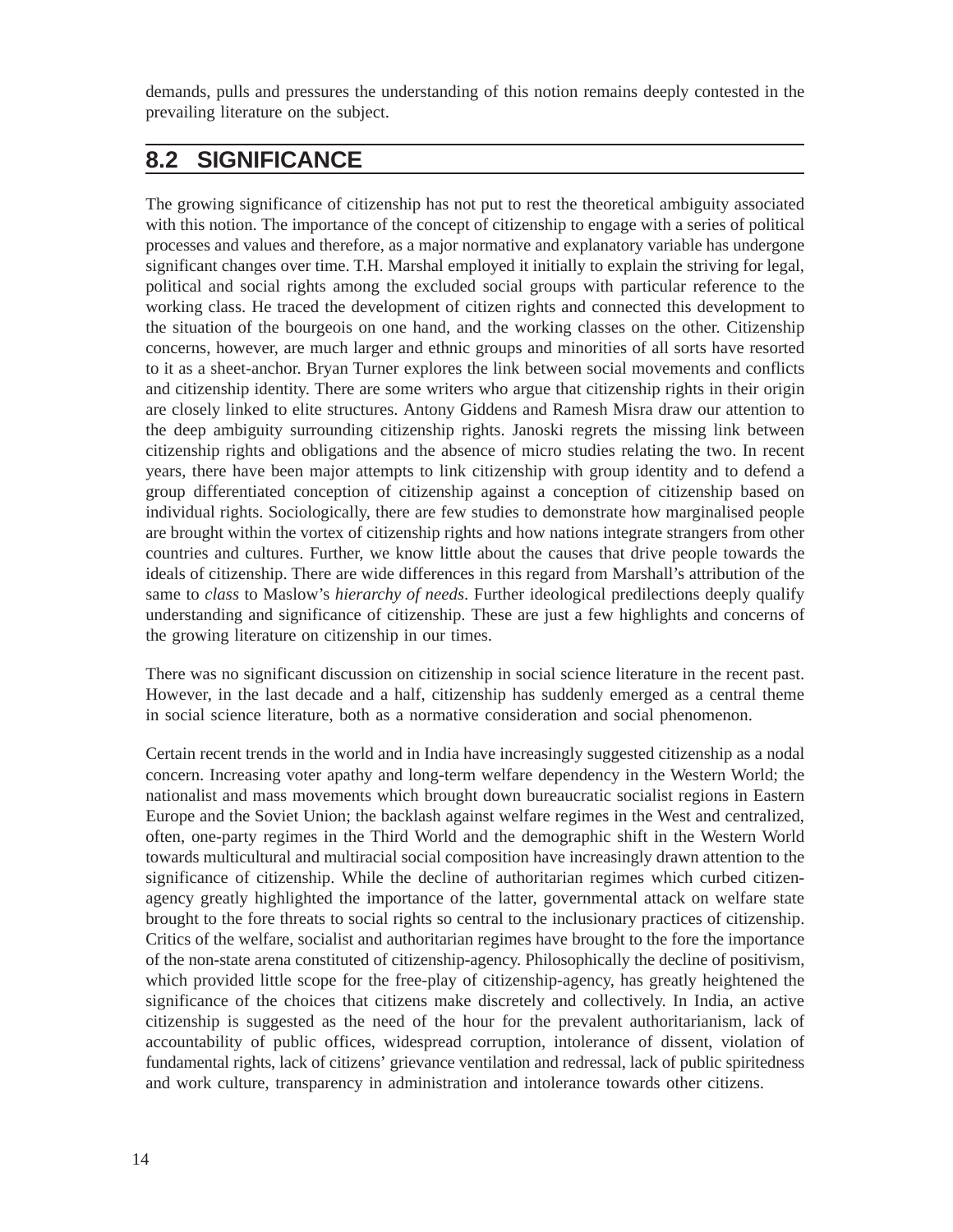Overall, there is greater appreciation today of the qualities and attitudes of citizens for the health and stability of modern democracy. Their sense of identity and their relationship to regional, ethnic, religious and national identities is very important to ensure political stability in complex and plural democracies. Certain qualities like the ability to tolerate and work together with others who are different are important ingredients of successful democracy. Galston suggests that together with these qualities, the desire of the citizens to participate in the political process in order to promote the public good and hold political authorities accountable; their willingness to show self restraint and exercise personal responsibility in their economic demands and in personal choices which affect their health and their environment and their sense of justice and commitment to a fair distribution of resources are called for in any healthy democracy. He says that in their absence "the ability of liberal societies to function successfully progressively diminishes".

Today, there is a greater consensus than ever before that mere institutional and procedural devices such as separation of powers, a bicameral legislature and federalism will not ensure the health and probity of a polity. Civic virtue and public spiritedness which are integral to citizenship are required for the purpose.

## **8.3 NATURE OF CITIZENSHIP**

Definitions of citizenship are galore. It has also been approached from different perspectives. Tentatively, we can consider citizenship as membership of a political community with certain rights and obligations broadly acknowledged and shared in common. The membership that citizens enjoy is both passive and active. Considered passively, citizens are entitled to certain rights and obligations without their conscious involvement in shaping them. But citizenship also involves active engagement in the civic and political life of communities and this is reflected in the rights and obligations related to it.

While increasingly certain rights are conceded to all human beings in normal times by states, citizens have certain specific rights which non-citizens do not possess. Most states do not grant the right to vote and to stand for public office to aliens. The same can be said about obligations too. What we regard as rights of citizens today were initially a preserve of the elite. However, eventually the great democratising processes led the large masses of residents – the marginalised, the ethnic groups, minorities, women and the disabled persons to the benefits and burdens of citizenship.

Just the fact that one is a citizen gives access to many rights which aliens do not enjoy. Aliens become naturalised as citizens with attendant rights and obligations. Passive membership often is associated with limited legal rights and extensive social rights expressing redistributive arrangements. The state plays a major role in devising and sustaining them. Active membership highlights citizen-agency and is closely linked with democracy and citizen participation. Most political communities of which citizens are members today are nation-states. Therefore, when we talk about membership of political communities, we primarily refer to membership of nation states.

Citizenship rights are universal in the sense that they pertain to all citizens and in all relevant respects. They are sought to be implemented accordingly. Universality of rights need not preclude enjoyment of group-related rights and to the extent that citizens belong to relevant groups, they are increasingly conceded such rights. Minorities and disadvantaged groups in many societies do enjoy certain special rights. However, often equal rights of citizens are seen as running into conflict with group-rights and cultural belonging of subgroups.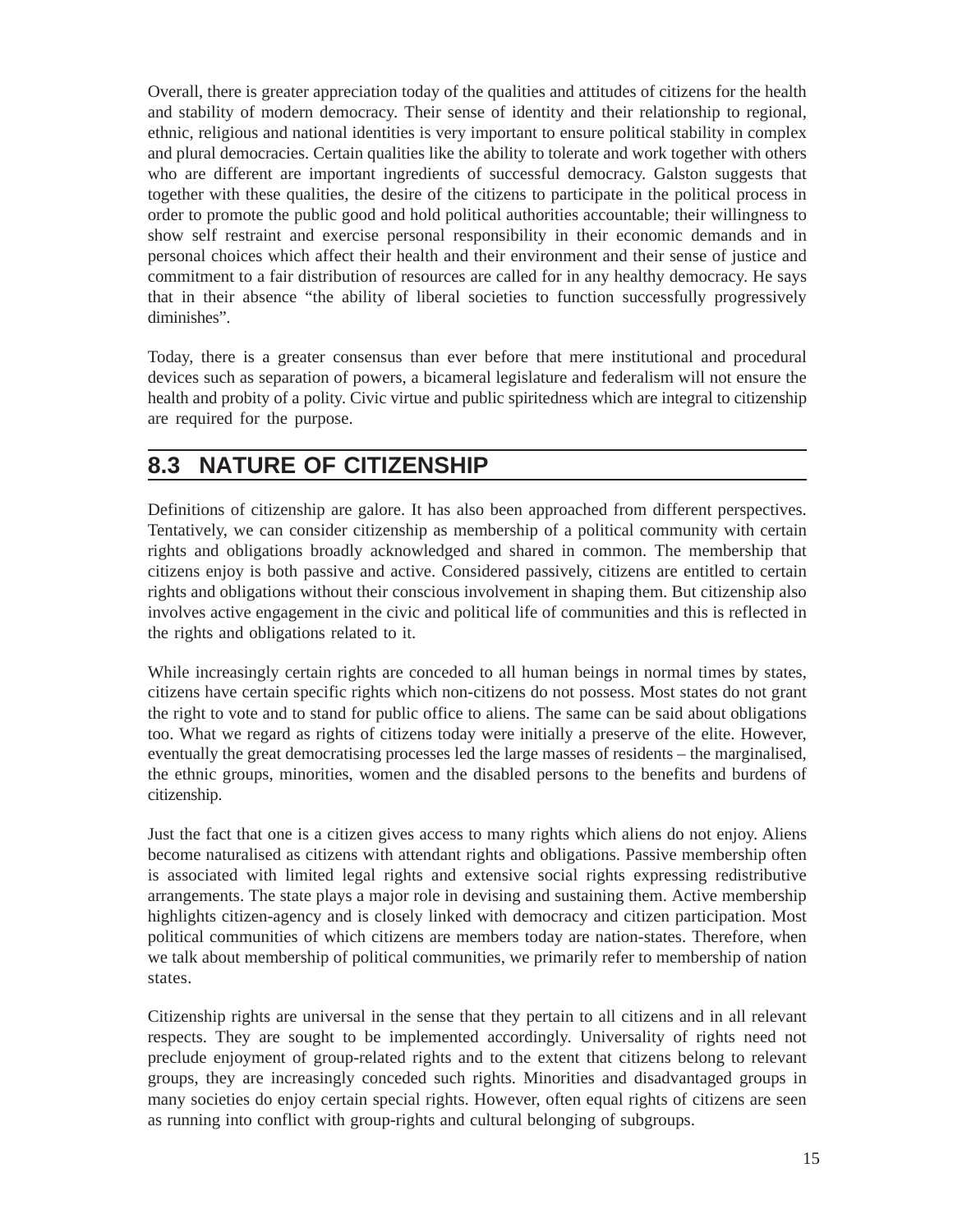Citizenship invokes a specific equality. It may admit a wide range of quantitative or economic inequalities and cultural differences, but does not admit qualitative inequality wherein one man or woman is marked off from another with respect to their basic claims and obligations. If they are marked off for special consideration, it is on account of the disadvantages they suffer relative to others or due to their distinct collective identity. Citizenship invites persons to a share in the social heritage, which in turn means a claim to be accepted as full members of the society in which they have a claim. Therefore, it provides for equal access to and participation in the public fora and institutions which arbitrate on social heritage. Citizenship is supposed to be insulated from class and status considerations. However, to the extent that citizens have equal access and participation in public life, they collectively decide to a great extent the framework and criteria that determines public life. Therefore, undoubtedly it has a levelling impact. In this context, one of the most important questions that comes to the fore is whether basic equality can be created and preserved without invading the freedom of the competitive market. However, in spite of the role of the market there has been an undeniable sociological tendency wherein citizenship in recent years has been inevitably striving towards social equality and it has been a significant social tendency for over 300 years now.

There is a profound subjective dimension to citizenship. It involves a conscious agency, reflective and deliberative, qualifying his or her pursuits with public interests. It is a way of life growing within a person and not something given from outside. Legal perspectives on citizenship, therefore, have their necessary limitations.

Citizenship involves duties as well as rights. Over the years, an array of rights have been associated with it. The same cannot be said about the duties associated with citizenship. It has had long term consequences in terms of increasing the role of the state and shrinking citizeninitiative.

Citizenship can be divided into three dimensions:

- (i) Civil
- (ii) Political and
- (iii) Social
- i) The civil dimension is composed of the rights necessary for individual freedom such as liberty of the person, freedom of speech, thought and faith, the right to own personal property and to conclude valid contracts and the right to strive for a just order. The last are the rights to defend and assert all one's claims in terms of equality with others under rule of law. Courts of justice are primarily associated with civil rights. In the economic field, the basic civil right is the right to work i.e., the right to follow the occupation of one's choice and in the place of one's choice subject to limits posed by other rights.
- ii) The political dimension consists of the rights to participate in the exercise of political power as a member of the body that embodies political authority; to vote; to seek and support political leadership; to marshal support to political authority upholding justice and equality and to struggle against an unfair political authority.
- iii) The social dimension consists of a whole range of claims involving a degree of economic welfare and security; the right to share in full the social heritage and to live the life due to one as per the standards prevailing in one's society. The social dimension also involves the right to culture which entitles one to pursue a way of life distinctive to oneself.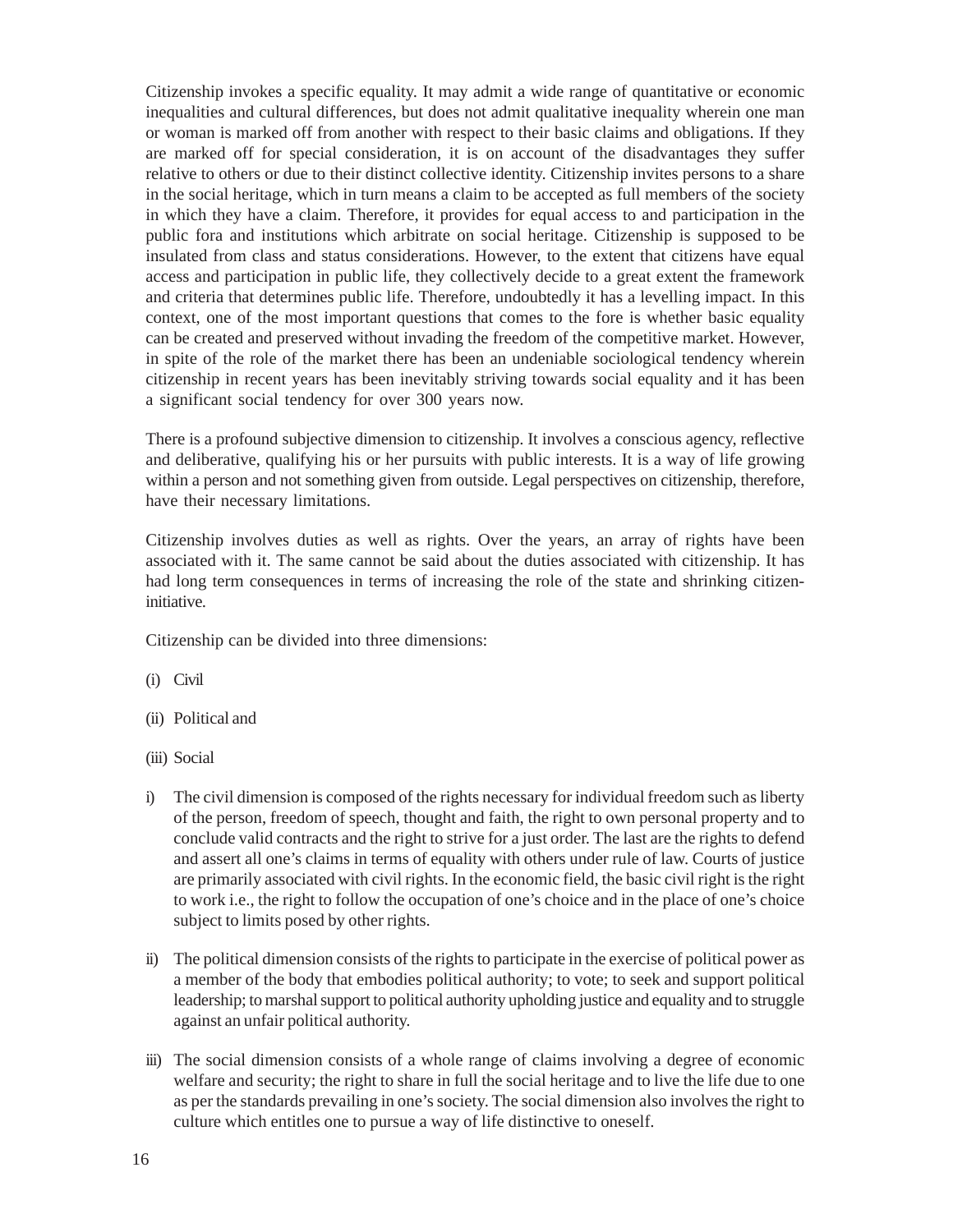In feudal society that prevailed in large parts of the world prior to the onset of modernity, status was the mark of class and was embedded in inequality. There were no uniform standards of rights and duties with which men and women were endowed by virtue of their membership of society. Equality of citizens did not qualify inequality of classes. The caste system in India too ranked castes unequally in terms of rights and obligations, although the nature of inequality prevalent here differed in significant respects from that of the feudal society. These ineqalitarian orders were progressively displaced by a system based on the civil rights of the individual, not on the basis of local custom, but the common law of the land. The evolution of different institutions representing and embodying different dimensions of rights was uneven. In Europe, the trajectory of the evolution of these rights can be marked as civil rights in the eighteenth century, political rights in the  $19<sup>th</sup>$  century and social rights in the  $20<sup>th</sup>$  century. However, in the colonies, particularly in India, we find the national movement and the independent regime that followed it invoked all these threefold dimensions together.

## **8.4 LIBERAL DEMOCRACY, CITIZENSHIP AND CIVIC CULTURE**

In liberal democracy, public authority is exercised in the name of free and equal citizens. The free and equal citizens who are ruled are ruled in their own name, or in other words, they rule themselves. At the same time, the state is expected to play some role in the making of free and equal citizens in whose name it rules. Public education and other fora of culture supported by the state help form and sustain such an identity.

The mode of education and other cultural institutions of liberal democratic society define its citizens as free and equal individuals who are incidentally members of particular ethnic, class and religious communities. Ethnic class and religious relations often beget hierarchical relations. Liberal democracy suggests that the hierarchies generated by such communities are irrelevant to the state in its treatment of citizens. Marxists and in recent years, the communitarians have found that such an understanding of citizenship is idealistic and narrow and does not take seriously the embedded nature of citizens.

However, public education in a liberal democracy till recently had the effect of relativising the hierarchies and ranking systems generated by particularistic cultural communities. It suggested that the identities of citizens should not be wholly or exclusively governed by the principles and values underlying those hierarchies. Civic education which was integral to the building up of citizenship attempted to inculcate certain normative standards such as the ideal attitudes, dispositions and values proper to citizens. Such a civic culture was seen as supportive of citizenship. However, it has to be noted that public education, in turn, created hierarchies distinctive of its own where institutions and disciplines came to be ranked according to the valorisation they enjoyed in the market. Therefore, the civic culture that liberal democracy threw up was profoundly ambivalent.

Civic culture as a specific form of culture pertaining to public life proposes world-views, ways of life, ideas of nature and standards of excellence that shape human behaviour and selfunderstanding. It is created, transformed and reproduced by processes of persuasion. The norms proper to civic life are expected to be internalised by citizens in their interface with civic culture. However, while offering a normative order, ranking and directing citizen activity, a civic culture permits significant spaces for contestation and to propose alternative ways of life. It may, therefore, beget a widely plural understanding of citizenship. Therefore, civic culture itself needs to be wetted by the rule of law.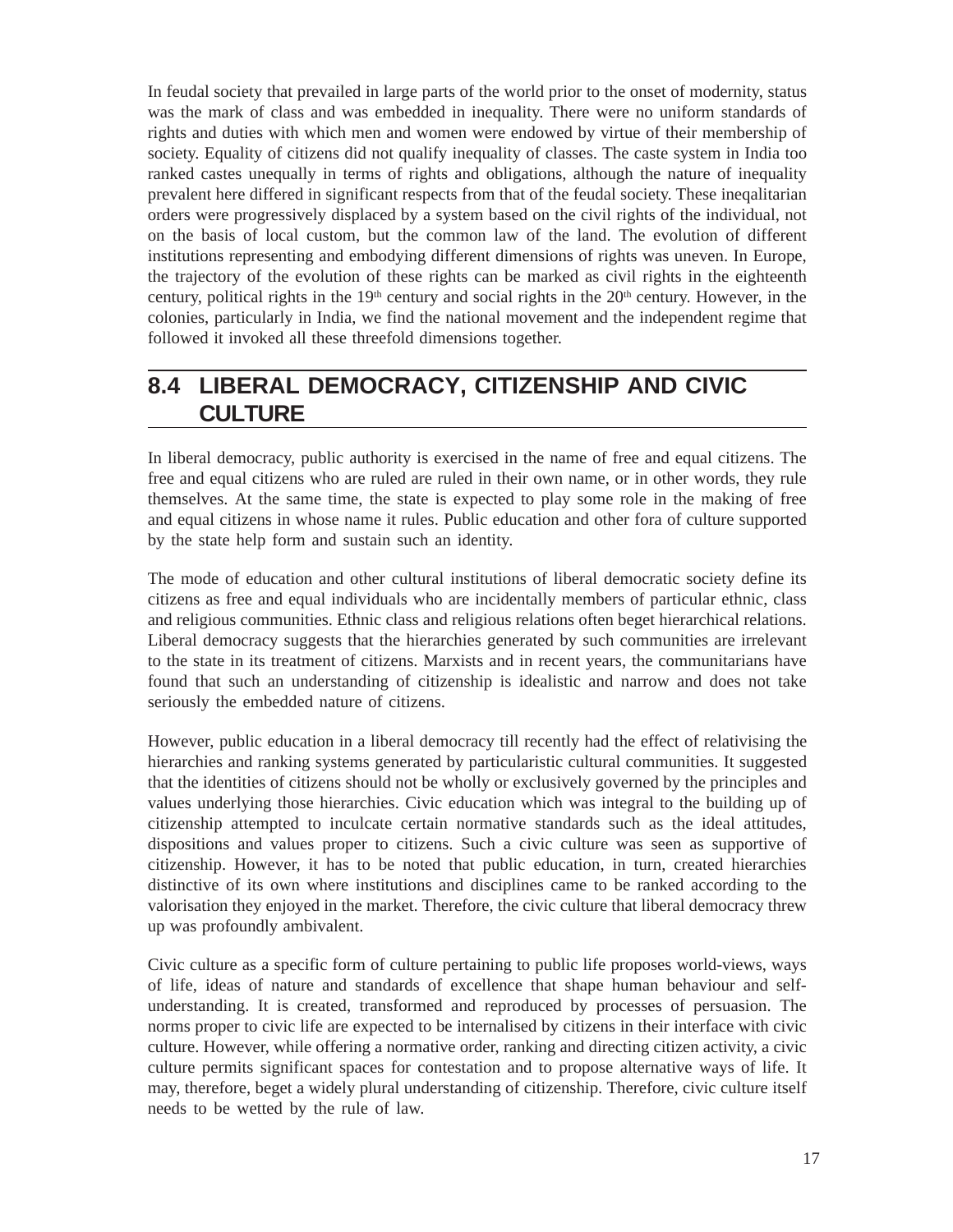However, civic culture has with it certain resources by which the pluralism that it begets remains, normally, within certain limits. Civic culture lays down a civic moral ideal before its members based on the stand point of free and equal individuality. Further, given the fact that the self-understanding of members of a society are shaped by the moral standards of the particularistic cultural communities to which they belong, civic culture has a strong 'contravailing edge'. The impact of the former begins to tell strongly from birth itself, through the rituals and practices of the community while civic educational processes have their impact relatively late.

## **8.5 MARXISM AND CITIZENSHIP**

The Marxist tradition has not engaged with the citizenship issue consistently but to the extent it does there is a deep ambivalence about it. Marxism feels that the ideology of the capitalist state, by and large, recasts social relations as relations between citizens, putting a gloss on them as class relations. At the same time the human agency that citizenship furthers is appreciated as it sharpens the contradictions within capitalism itself. Marxism has not adequately reflected on how an older notion such as citizenship has been deployed under capitalism and made to play a role which is central in capitalist ideology. Such a perspective, therefore, makes certain notions closely bound with citizenship such as rights, justice and freedom ambivalent.

For Marxism the basic social relations in all class divided societies are class relations. It is the relation between the peasantry and landlords under feudalism and between the working class and the bourgeoisie that decisively shape the social relations under feudalism and capitalism respectively. If class relations project themselves as basic, then social relations would be mired in class-struggle endangering social unity that is worth relying on, and bringing to the fore, the coercive character of the state to the full to hold classes and class-struggle at bay.

The ideology of the state plays a major role in containing class-struggle and in reconstituting social relations on a basis other than class relations. Under capitalism, Marxists argue, social relations are formulated by this ideology as relations between citizens. The citizens are declared as free and equal and sometimes, as rooted in a cultural ethos and civilisational bond. The freedom and equality of citizens has its counterpart in the exchange relations of the market where from a one-sided view, equals gets exchanged for equals and the agents of such a system of exchange are free to exchange the products they have. However, such an ideology formulated by the state can be seen as superficial and partial when understanding and analysis is not confined to the surface. In such an exercise, social relations are marked as class-relations that are caught in an irreversible struggle between basic classes.

For Marxists, however, state ideology has a real basis in all societies including capitalism, although that real basis lies in an exclusive and one sided projection of social reality. It is not mere chimera. Social agents irrespective of the classes they belong to come to locate their role and place in society in and through this ideology. In capitalist society, the force of this ideology remains persuasive and pervasive due to the massive institutional and ideological complexes of the state through which it is disseminated such as public education, the media, civic associations, political parties, trade unions, legal and juridical organisations and sometimes, religious organisations as well. The French philosopher, Louis Althusser, called them the ideological apparatuses of the state. The consciousness of social agents, routinely and prominently, under conditions of this ideology remains consciousness of citizens, unless and as long as it is not challenged by the contradictions of capitalism and class struggle to overcome them.

Marxism, therefore, calls for a double critique of the notion of free and equal citizenship avowed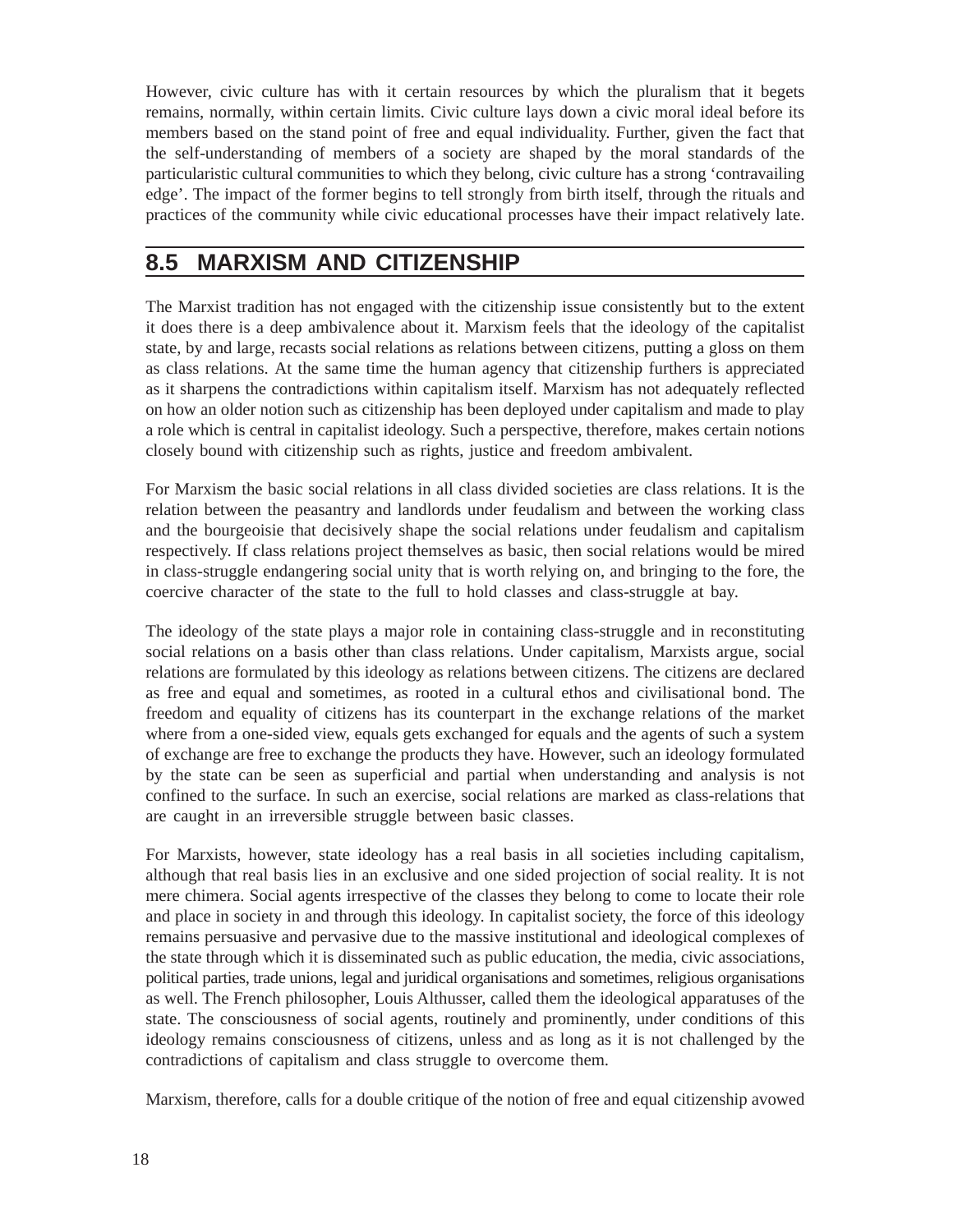by liberal democracy without denying the worth of the notion itself. First, it expresses only the superficial face of the market related freedoms of the bourgeois society and hides the profound contradictions in which social relations under capitalism are caught. An entire array of public institutions rest on this notion and in their turn reinforce it. Secondly, rights and duties associated with citizenship are important and necessary to lay bare the contradictions of capitalist relations and mount struggles to overcome them. Social classes cannot organise themselves, if the basic freedoms associated with citizenship are denied to social agents.

## **8.6 PERSONS AND CITIZENS**

Philosophically, human beings are conferred attributes and prerogatives that mark them off from other beings, but communities and states have given them little positive consideration unless they are insiders or they are brought within the larger civilisational matrix of which states and communities are parts. In modern times, however, there have been certain attempts to confer a set of rights on all human beings qua human beings. The universal declaration of rights is an apt example of the same. Citizens, however, have always been endowed with special rights be it with the Greeks, the Romans or members of city-states. In modern times, however, large social movements have striven towards an inclusionary understanding of citizenship. These movements have also striven to bring about a social order where everyone enjoys equal rights. According to Turner, citizenship rights are "the outcome of social movements that either aim to expand or defend the definition of social membership." These movements, he feels, have been able to expand and universalise citizenship rights for an ever widening number of persons. At the same time, citizenship is an act of closure about a group of people it calls citizens. Consequently, states are very particular about whom they call citizens.

Hoffman and Janoski suggest that (i) there are four categories of citizens who have been either excluded from citizenship or had to put up a relentless struggle to be accepted as citizens:

- i) **Stigmatised Humans:** They are supposed to be those who suffer from a social defilement or infirmity. They include the class based poor, gender disqualified women, racial or ethnic groups who are attributed low status, gender despised homosexual groups etc. They are also the most common category of candidates for citizenship. These groups are seen as unable to perform the duties and accept the rights of citizenship due to their narrow interests which are unlikely to benefit the community. They are often charged by their social superiors as selling their votes, being in the control of their husbands or caretakers and not having enough education or mental capacity to make a decision. Cultural and value dissensions have sometimes brought religious minorities and gay groups too within this category. These groups had to put up relentless struggles for equal citizenship and the battles are still on.
- ii) **Impaired Humans:** They may hail from established citizen groups but their competence to fulfil rights and obligations may be questioned due to physical or mental disabilities that preclude action or good judgement and make them dependent upon others. The inclusion movement in many countries, however, has brought about significant changes in the condition of the mentally and physically challenged.
- iii) **Potential Humans:** They include the foetus in the womb, accident victims in a permanent coma, unconscious patients or aged citizens who have lost all thought and activity processes other than involuntary life sustenance. They, of course, have their rights but we can speak little of their obligations.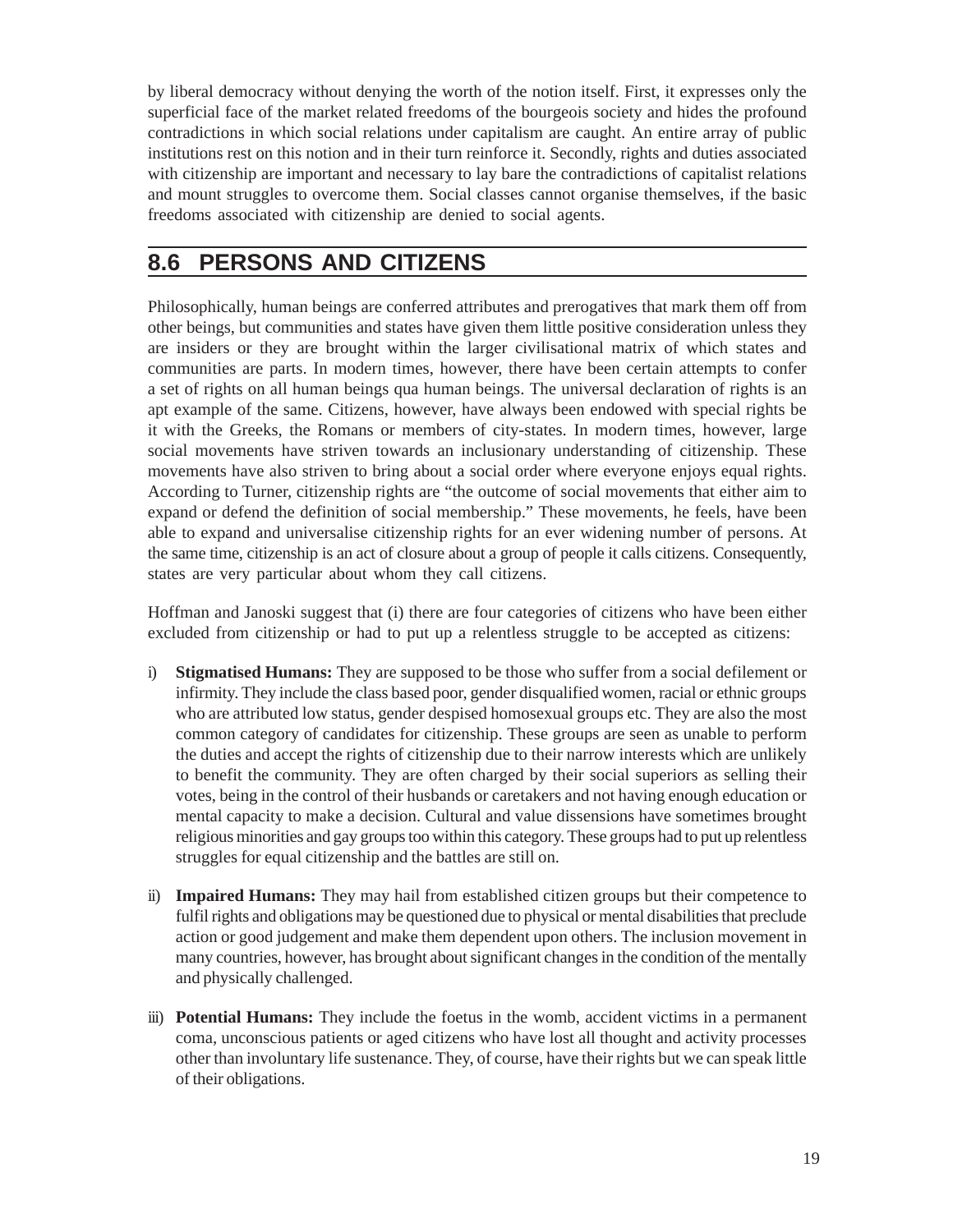iv) **Human-like Non-Humans or Quasi Humans:** Nations, ethnic and even religious groups could be included in this category. They are endowed with certain group rights which we will discuss shortly. There are a second type of social actors who fall in this category such as corporations and offices whose claim for being treated as corporist units are significantly different from nations, ethnic groups and religious communities. Corporate rights lead to systematic class and size bias and place them in contention with the notion of free and equal citizenship.

## **8.7 GROUP-DIFFERENTIATED CITIZENSHIP**

Till recently, for many liberals citizenship is by definition a matter of treating people as individuals with equal rights under the law. This they felt distinguished democratic citizenship from feudal and other pre-modern views that determined peoples' political status by their religious, ethnic or class membership. However, it is increasingly admitted today that mere avowal of equal rights may not ensure equal access and opportunities to certain groups who are culturally different. In fact, equal rights without certain safeguards to cultural minorities may tend to reinforce majoritarian domination over minorities. Group differentiated citizenship qualifies citizenship by *cultural belonging*. It sees citizenship as constituted of both equal rights and differences. A society avowing group differentiated citizenship appreciates the cultural differences in which equal and free citizens are anchored.

While understanding of cultures are widely varied, Will Kymlicka has suggested that the pertinent notion of culture in terms of group-differentiated rights is societal culture; that is, "a culture which provides its members with meaningful ways of life across the full range of human activities, including social, educational, religious, recreational, and economic life, encompassing both public and private spheres". It is not merely shared memories or values, but also common institutions and values. Societal culture, according to him, is expressed in everyday vocabulary of social life and embodied in practices covering most areas of human activity such as in schools, media, economy, government etc. He argues that culture has the capacity to survive in modern times only by becoming a societal culture. Citizenship is deeply bound with such societal culture, and citizens through their activity shape and reshape this culture. Societal cultures play a major role in enabling and promoting contexts of freedoms. Kymlicka has suggested that "freedom involves making choices amongst various options and our societal culture not only provides these options, but also makes them meaningful to us". It is with reference to culture that the value of practices comes to be underscored. It is in the background of cultural narratives that certain authoritative lines of appropriate conduct is marked for us, conduct which, of course, can be subsequently revised by the exercise of our freedoms. This requires according to the famous philosopher of law, Ronald Dworkin, protection of our culture from "structural debasement or decay". The availability of meaningful options to people largely depends upon access to societal culture.

Cultures are modes of life which are much more enduring. While there are instances of people making a successful transition from one culture to another, this is not a reasonable option for a vast number of people. Of course, cultures are not sterile waters. They do undergo significant changes over time, but across these changes they remain the self-same cultures. With liberalisation and globalisation, there has been a greater interface between cultures, but it cannot be said that the coming together of cultures have made people less aware of their own. If anything, it has been just the contrary.

Margalit and Raz have advanced two major reasons for the endurance of cultures. The first,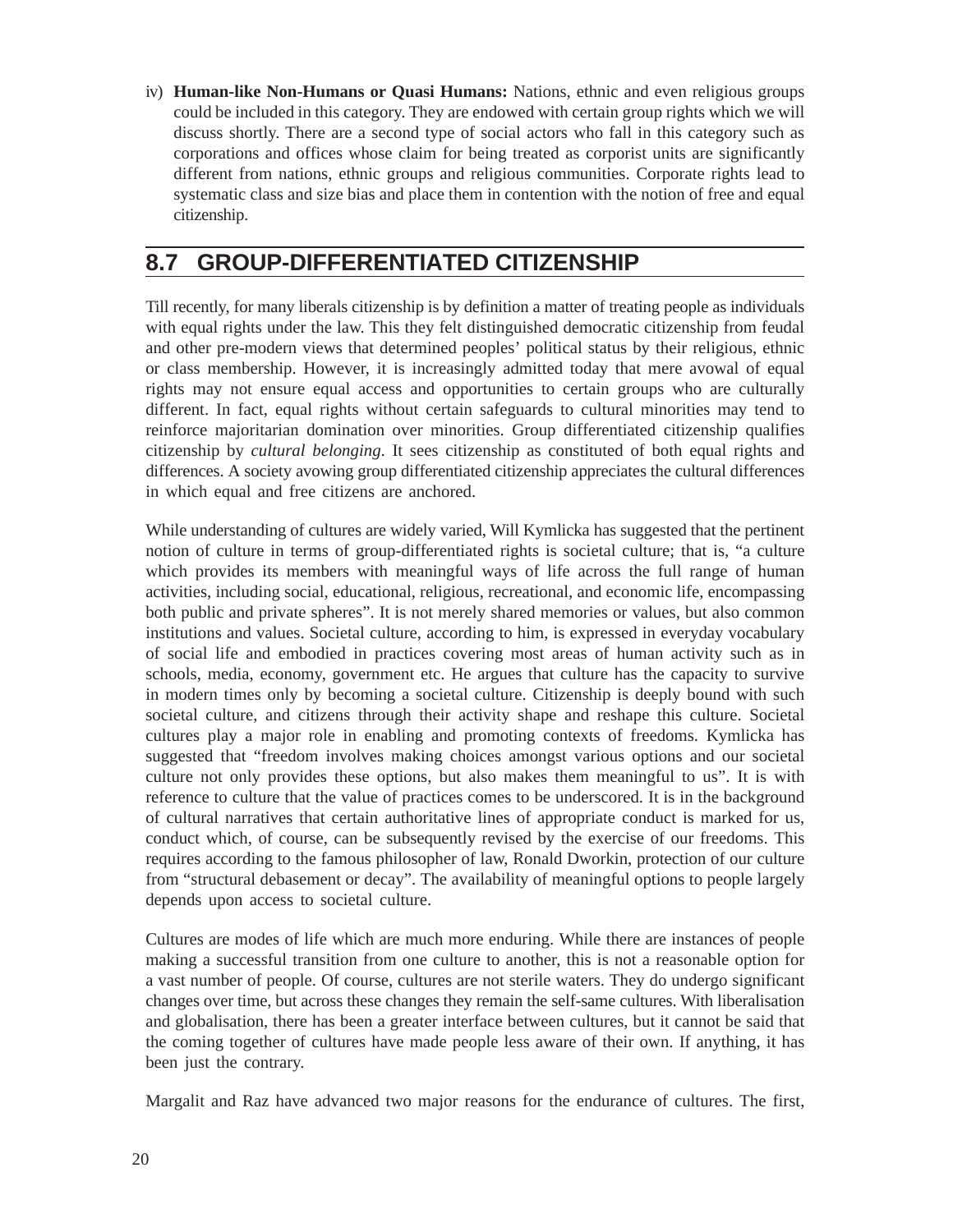cultural membership provides meaningful options. According to them, familiarity with a culture determines the boundaries of the imaginable and if a culture decays, the options and opportunities open to its members will shrink, become less attractive and their pursuit less likely to be successful. The second reason is that self-identity and recognition by others at a fundamental level depend on "criteria of belonging" and not as much on personal 'accomplishment'. Social identification and belonging that arises from it is important to people. Dignity and self-respect are deeply bound up with it.

Cultural membership too makes one's accomplishments not as isolated instances, but bonded with and reproducing an entire tradition. When institutions are leavened by culture, the participation of people in them becomes spontaneous and lively too. It begets relationships of solidarity and trust.

However, people employing their freedoms do revise their attachments and belonging and for a vast majority of people, the matrix of such a zone of belonging and exercise of their freedoms remains the nation-state informed by societal culture.

A societal culture is not uniform. It is constituted of diverse streams and autonomous cultures. Often people access societal cultures through such streams and autonomous cultures. The distinct identities embedded in these streams are shaped by such a culture as they in turn shape it as a whole.

Two types of relationships are suggested between citizenship and its cultural embeddment.

- i) Citizenship as an attribute independent of cultural identity.
- ii) Citizenship as a group-differentiated identity.

#### **8.7.1 Citizenship As An Attribute Independent of Cultural Identity**

Cultural identities constituted as communities uphold moral ideals that are supposed to hold good to all its members. Often they propose a comprehensive way of life which is supposed to be the embodiment of what good life should be for one and all. It revolves around certain definitive conceptions of what is important and what is not important in life with regard to such fundamental issues such as sex, friendship, work, suffering, sin, death and salvation. It provides definitive order and meaning to such issues. It ranks human qualities and orders aspirations in terms of a hierarchy of ends.

Communities assign stable and well known duties and responsibilities.There are unambiguous standards to evaluate conduct. Communities orient human desire to definitive channels. Communication in such communities acquires clarity and effectiveness due to sharing in common a range of background assumptions. Communities do not entertain questions on meaning, purpose, value and responsibility on a whole range of activities they are constituted of.

Inspite of such community anchoring, this conception of citizenship is defined independent of community. Citizenship is limited to membership and participation in political community and it does not aspire to uphold any comprehensive conception of good life or subscribe to any particular comprehensive conception of the good upheld by any specific community. It may encompass a multiplicity of diverse cultural communities holding ideals of good life distinctive to themselves. In such a situation, citizenship proposes the ideal of working with others to design public life without taking into account the separate ideals and values cherished by the respective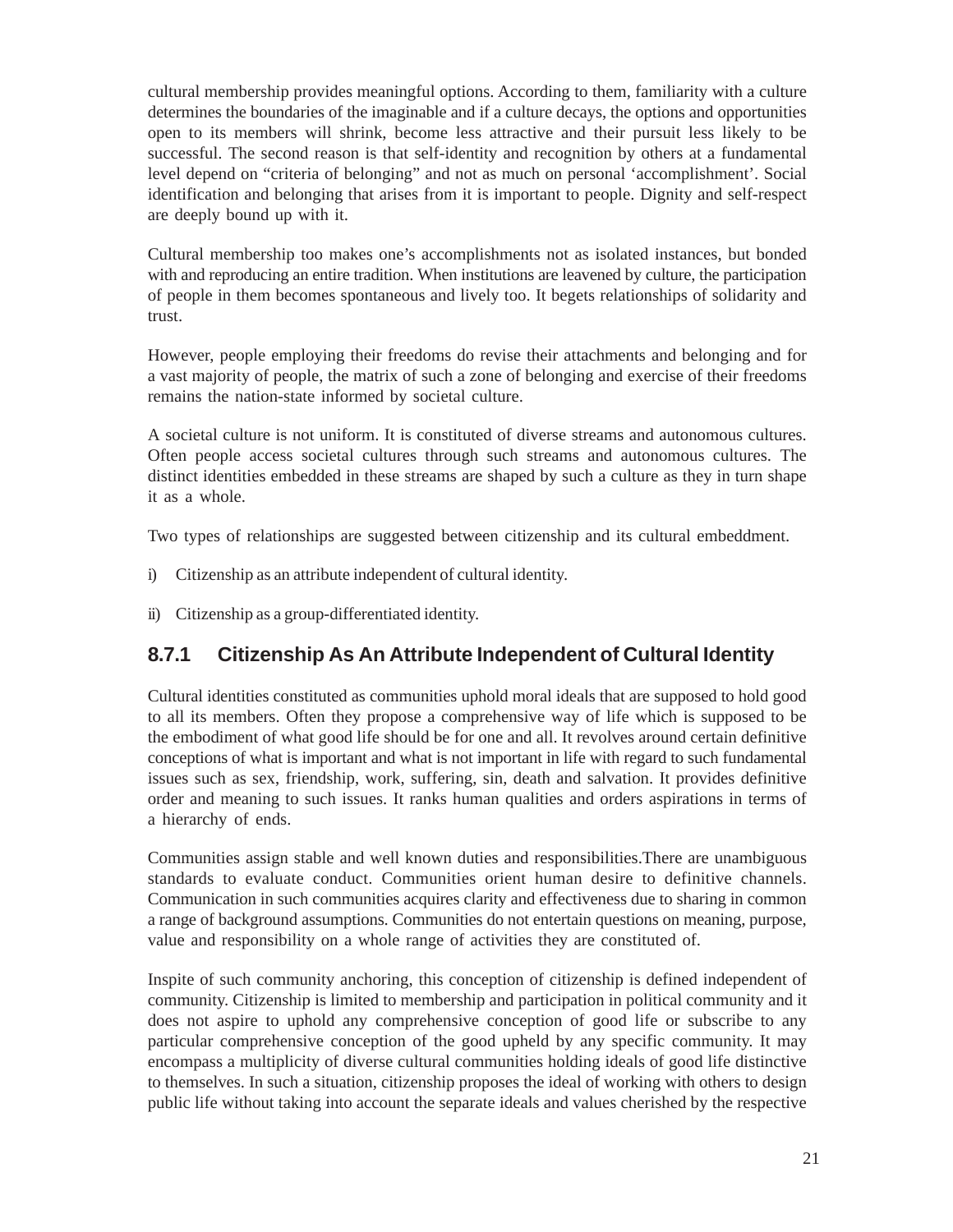communities, but at the same time acknowledging the need to work with their members. In such a conception, while a citizen is committed to his communitarian identity and moral ideal, she at the same, respects and acts in consent with fellow citizens whose communitarian identities and ideals greatly differ from her.

To move from the stand point of a member of community to a conception of a citizenship of this kind, a person needs to acquire the capacity for freedom, the capacity to define him or her independently of the specific community of anchor. However, citizenship itself may not provide cultural resources rich enough for a comprehensive life ideal. To affirm equality, a citizen is required to employ a double framework, one appropriate to the community and as a citizen extending equal consideration to all citizens. For the later purpose, there need to be a space, independent of social hierarchies, where citizens treat each others as equals. It involves forging civic friendship to ensure reproduction of this space and institutions characteristic of it. It is not enough that citizens merely cultivate an attitude of live and let live, a posture of benign mutual indifference.

Such a double framework can be difficult for many who have strong commitments to their community ideals. Beliefs and practices alien to us can be deeply threatening. Such a threat to deeply held beliefs and hallowed practices in interface with such an understanding of citizenship may give rise to parochial, sectarian, exclusivist, authoritarian and fundamentalist tendencies.

#### **8.7.2 Citizenship as a Group-Differentiated Identity**

This perspective on citizenship lays greater stress on group differentiated identities whose internal resources are called upon to constitute an overlapping consensus expressed in a political community. The different cultural communities included within such a political community identify and cultivate within their own traditions resources supportive of citizenship, i.e., civic freedom and equality. Such a normative standpoint is addressed to citizens who have been shaped in their understanding and desires by the standards of the particularistic cultural communities to which they belong. The later process virtually begins at birth. Grooming into citizenship is experienced relatively late. The language associated with civic moral ideals is not designed to replace community moral ideals. Citizenship pursuits do not involve a process of conversion from a comprehensive ideal and way of life to another, but a reordering of community identity itself, given the fact of the existence of plurality of such community identities.

In this conception, citizenship means very different things to different communities. The rights that different communities enjoy and the obligations they are expected to shoulder differ, although the principles on which they are grounded are the same. These principles are the significance of community for the constitution of the self and the need to ensure political stability under conditions of freedom and equality.

Three types of rights are suggested under a differentiated understanding of citizenship, although it is possible to suggest a much more complex typology in this regard, considering the kind of deep diversity that prevails in countries like India, Russia, Indonesia and China.

i) **Citizenship based on Polyethnic Rights:** A large number of states are polyethnic in their composition today, although non-western societies have a much longer experience of such a composition. Western Societies have experienced major shifts in their ethnic composition following their colonial expansion and in the post-colonial period. Such ethnic groups have challenged the demand that they should abandon significant aspects of their ethnic heritage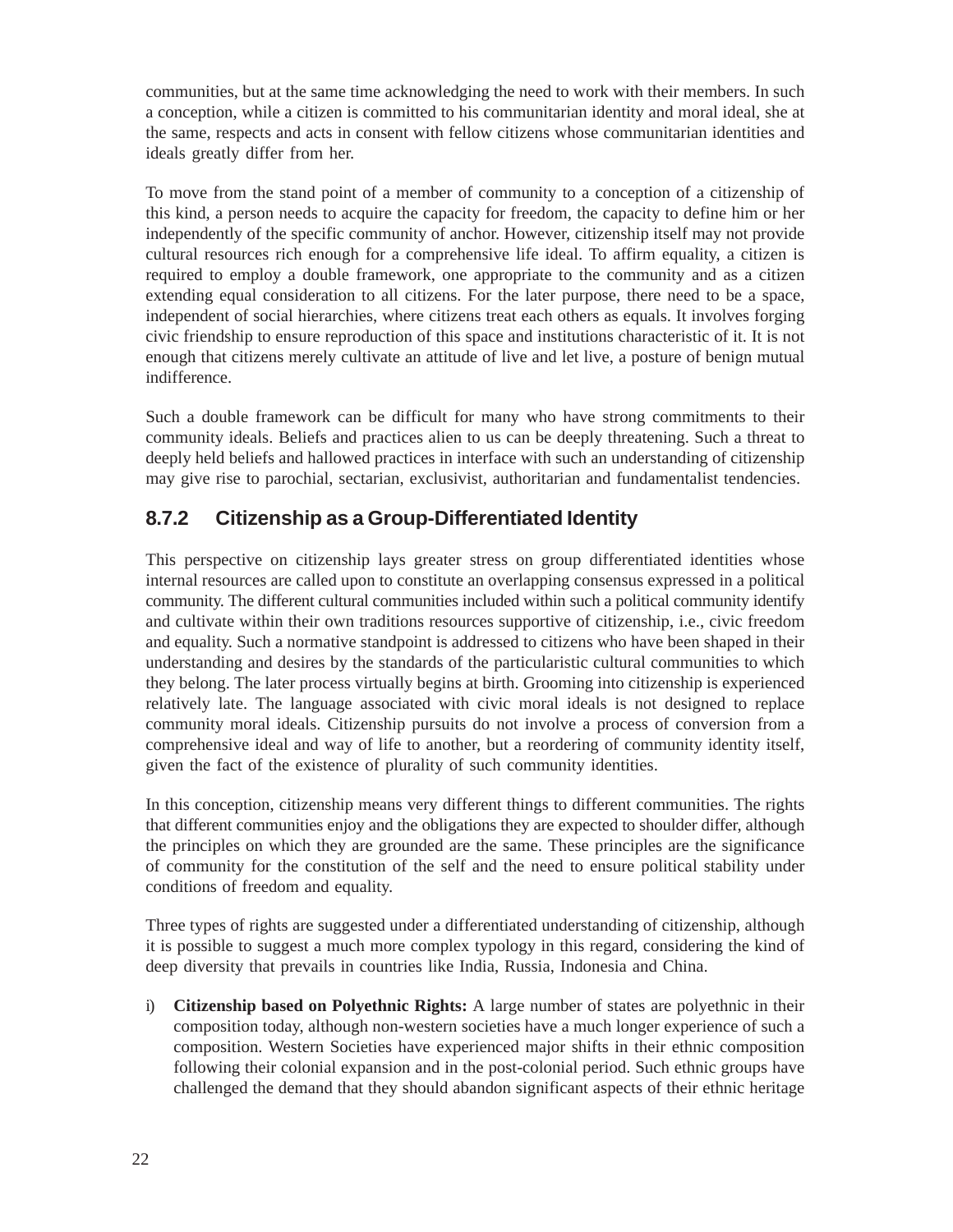and assimilate themselves to the mainstream culture. Initially, they demanded the right to freely express themselves without discrimination in the larger society of which they were a part. It resulted in changes in educational curriculum and opened to them the arena of music and arts distinctive to them. Such a demand however did not make significant difference to such visible ethnic minorities, such as the Blacks in the U.S., except a small stratum within them. In recent years, these ethnic groups have demanded funding of ethnic associations, magazines and festivals as integral part of the funding of arts and museums. They have sought exemption from Sunday closing or animal slaughter legislation, motor-cycle helmet laws and official dress-codes, ban on wearing headscarf (turban) and so on. These are stronger ethnic claims.

- ii) **Special Representation Rights:** Special representation rights are demanded by certain groups because the prevailing political process may subject them to some systematic disadvantage whereby they are not able to effectively represent their views and interests. In India, Dalits have demanded special representation rights on this ground, while the Adivasis have demanded them along with ethnic rights.
- iii) **Self-Government Rights:** Self-Government rights are a case of an extreme demand for the group-differentiated right. They tend to divide people into separate political spaces with their distinct history, territory and powers attributing to themselves the status of a separate political community. They may arrogate to themselves the loyalty of the members and make wider citizenship claims secondary.

Liberals have strongly expressed their apprehension about group-differentiated citizenship. In the American context, Nathan Glazier has argued that if groups are encouraged by taking into account their difference as constitutive of citizenship, then "the hope of a larger fraternity of all Americans will have to be abandoned". It has been argued that cultural or group rights are dangerous as they violate the primacy of individual rights. Some people have argued that group differentiated citizenship ceases to be "a device to cultivate a sense of community and a common sense of purpose". Such a notion of citizenship is inherently particularistic and may become discriminatory. It is felt that if citizenship is differentiated, it no longer provides a shared experience or common status. Group differentiated citizenship requires representation of the group and group leaders rather than citizens themselves being invested with such rights. The privileging of ethnic groups under group-differentiated citizenship may lead to seeking selfdetermination and liberation through secession. Thereby, such a notion of citizenship is a clear threat to the state and the larger society advocating universal citizenship. It may foment civil wars and irreconcilable conflicts. Infact, liberals have argued that participatory structures, allowing for greater democratic control over local and regional resource distribution is a better way of handling empowerment of excluded groups than through differentiated citizenship. Some people fear that group-based claims are likely to erode public spiritedness further. They are likely to impede the integration of minorities and immigrants keeping them in "their different origins rather than their shared symbols, society and future".

Most of these criticisms apply to extreme cases and on a doctrinaire understanding of citizenship rights and obligations. The primary issue that group-differentiated claims raise is whether a group is included within a political community as an equal or not. If they are excluded or partially excluded, members of such groups cannot lay much claim to equal rights. Often exclusion and discrimination precipitate self-government claims among people inhabiting a common territory and shared culture. Self-government and self-determination demands are largely confined today to cultural groups claiming a distinct nationhood. Sometimes, however, the border line between excluded groups occupying a distinct territory making demands for self-government and national self-determination remains very thin.